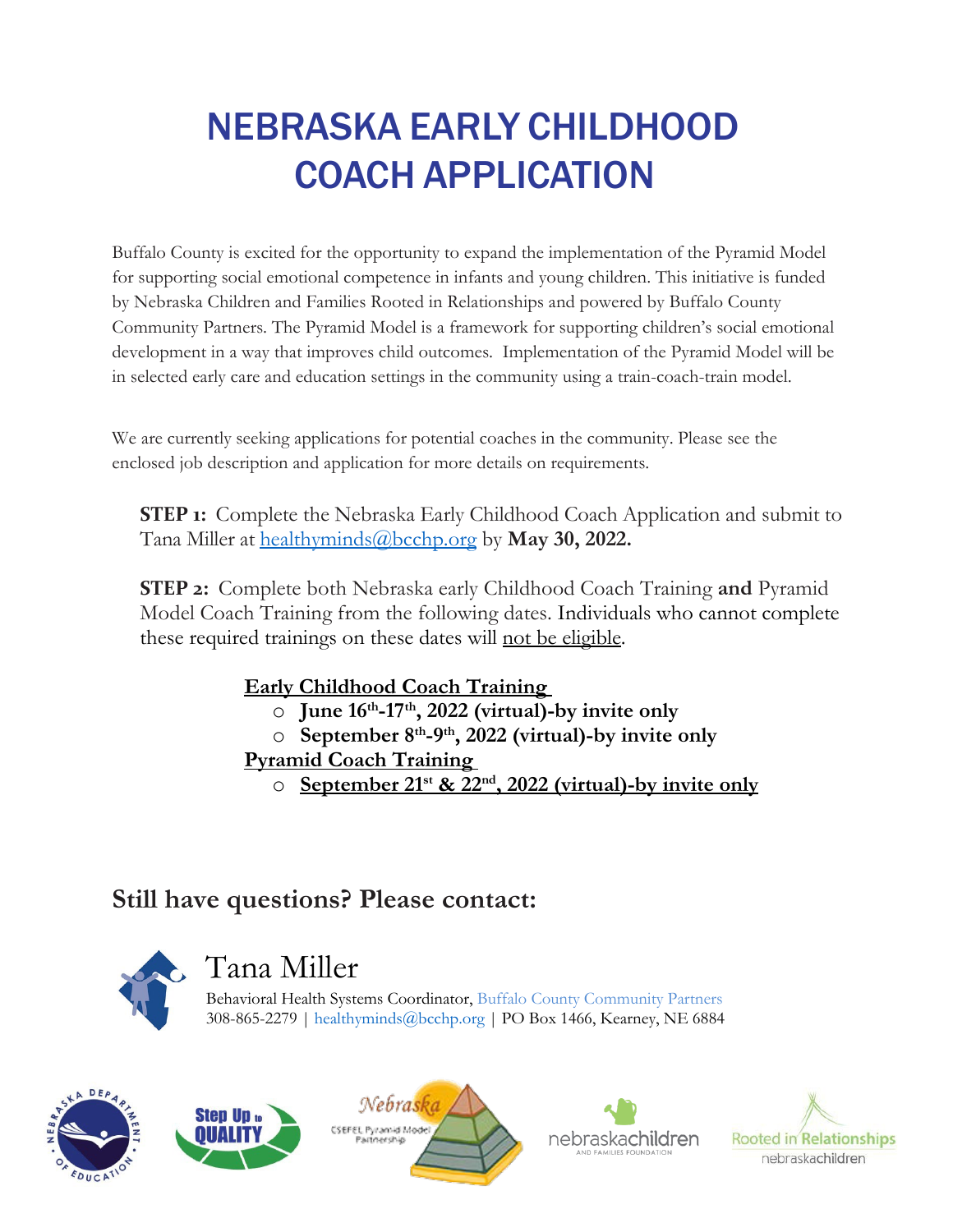### **Nebraska Early Childhood CoachApplication**

#### **1. GeneralInformation.**

| Name (Last, First, Middle Initial)                                         |                 |                             |                            |                                               |                                                               |          |  |
|----------------------------------------------------------------------------|-----------------|-----------------------------|----------------------------|-----------------------------------------------|---------------------------------------------------------------|----------|--|
| Date of Birth (mm/dd/yyyy)                                                 |                 |                             |                            |                                               |                                                               |          |  |
| Home Address                                                               |                 |                             | <b>Home Email Address</b>  |                                               |                                                               |          |  |
| City                                                                       |                 |                             | County                     |                                               | State                                                         | Zip Code |  |
| Home Phone                                                                 | Home Cell Phone |                             |                            | Home Fax                                      |                                                               |          |  |
|                                                                            |                 |                             |                            |                                               |                                                               |          |  |
| Gender (Optional for data purposes only)                                   |                 | Are you Hispanic, Latino or |                            |                                               | Race (Check all that apply. (Optional for data purposes only) |          |  |
|                                                                            |                 | Spanish: (Optional for data |                            | <b>White</b><br>American Indian/Alaska Native |                                                               |          |  |
| Male<br>Female                                                             | purposes only)  |                             |                            | Black or African American<br>$\Box$ Asian     |                                                               |          |  |
|                                                                            |                 |                             |                            | ■ Native Hawaiian/Other Pacific Islander      |                                                               |          |  |
|                                                                            |                 | <b>Yes</b><br>No            |                            |                                               |                                                               |          |  |
| Primary/Native Language<br>Secondary Language                              |                 |                             |                            |                                               |                                                               |          |  |
|                                                                            |                 |                             |                            |                                               |                                                               |          |  |
| $\blacksquare$ No<br>Are you certified in American Sign Language?<br>⊥ Yes |                 |                             |                            |                                               |                                                               |          |  |
| Where do you prefer to be contacted?<br>$\Box$ Home Phone                  |                 |                             | $\mathbf{\Box}$ Home Email |                                               | <b>Home Address</b>                                           |          |  |
| JHome Cell<br>(Check only one in each column)                              |                 |                             |                            | $\equiv$ Work Email<br><b>Work Address</b>    |                                                               |          |  |
|                                                                            |                 | ■Work Phone                 |                            |                                               |                                                               |          |  |
|                                                                            |                 | $\blacksquare$ Work Cell    |                            |                                               |                                                               |          |  |

#### **2. Employment**

| Current Employer/Organization                        |           | Title                     | <b>Start Date</b>                                                 |  |  |
|------------------------------------------------------|-----------|---------------------------|-------------------------------------------------------------------|--|--|
| <b>Work Address</b>                                  |           | <b>Work Email Address</b> |                                                                   |  |  |
| City                                                 | County    | State                     | Zip Code                                                          |  |  |
| Work Phone                                           | Work Cell |                           | Work Fax                                                          |  |  |
|                                                      |           |                           |                                                                   |  |  |
| Previous Employer Name/Address                       |           | Start date                | End date                                                          |  |  |
| Previous Employer Name/Address                       |           | Start date                | End date                                                          |  |  |
| Previous Employer Name/Address                       |           | Start date                | End date                                                          |  |  |
| Do you currently work in an early childhood program? |           |                           | Total number of years you have worked in early childhood care and |  |  |
| Nο<br>res                                            |           | education                 |                                                                   |  |  |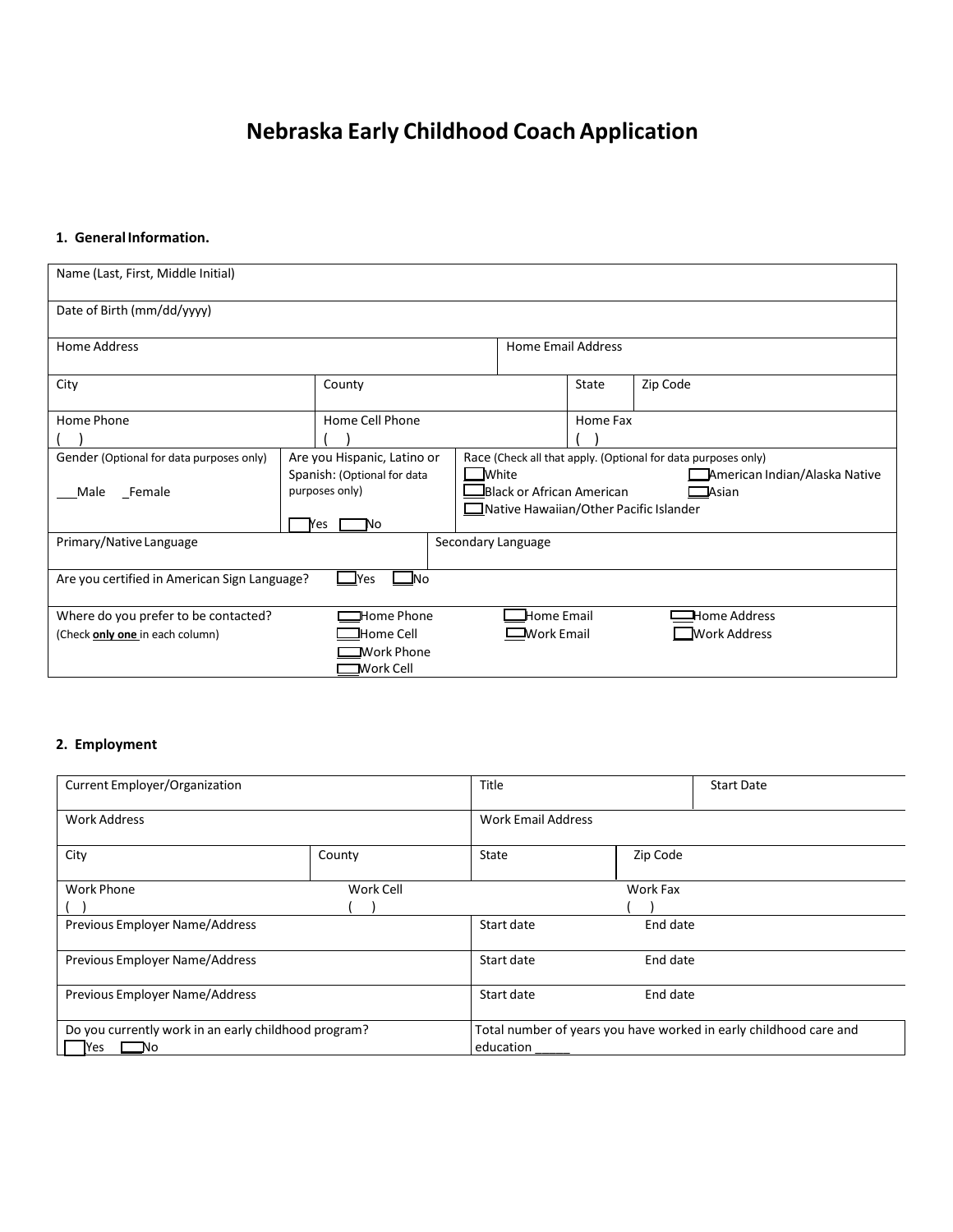#### **3. Early Childhood Coach Training and Experience**

| I have completed Nebraska Early Childhood Coach Training                                           | Date<br><u> 1989 - Andrea Barbara, politik e</u> ta eta esperantzia |  |  |  |
|----------------------------------------------------------------------------------------------------|---------------------------------------------------------------------|--|--|--|
| I have completed Pyramid Training                                                                  |                                                                     |  |  |  |
| I have completed TPOT Training                                                                     |                                                                     |  |  |  |
| I have completed TPITOS Training                                                                   |                                                                     |  |  |  |
| I have completed Environment Rating Scale (ERS) Training                                           |                                                                     |  |  |  |
| I have completed CLASS Training                                                                    |                                                                     |  |  |  |
|                                                                                                    |                                                                     |  |  |  |
| I have Pyramid Coaching experience in a school setting (preschool ages 3-5) District Name/Location |                                                                     |  |  |  |
|                                                                                                    |                                                                     |  |  |  |
| I have Pyramid Coaching experience in a child care setting                                         | Child Care Name/Location <b>Example 2018</b>                        |  |  |  |
|                                                                                                    |                                                                     |  |  |  |
| I have early childhood coaching experience in another capacity/using another coaching model        |                                                                     |  |  |  |
|                                                                                                    |                                                                     |  |  |  |
|                                                                                                    |                                                                     |  |  |  |

#### **4. Education, Credentials and Training**

Please indicate all educational levels you have completed.

| High School Diploma/GED                                                                       | Bachelor's Degree in Related Field           |
|-----------------------------------------------------------------------------------------------|----------------------------------------------|
| <b>Come Year Certificate in Early Childhood Education</b>                                     | Master's Degree in Early Childhood Education |
| Associate's Degree in Early Childhood Education                                               | Master's Degree in Related Field             |
| Associate's Degree in Related Field                                                           | PhD/EdD                                      |
| <b>Bachelor's Degree in Early Childhood Education</b>                                         | → Specify other degree                       |
| Do you have a current Nebraska teaching certificate?<br>If Yes, please specify endorsement(s) | Yes<br>INo.                                  |
| Other professional licenses/certifications<br>Please specify                                  |                                              |